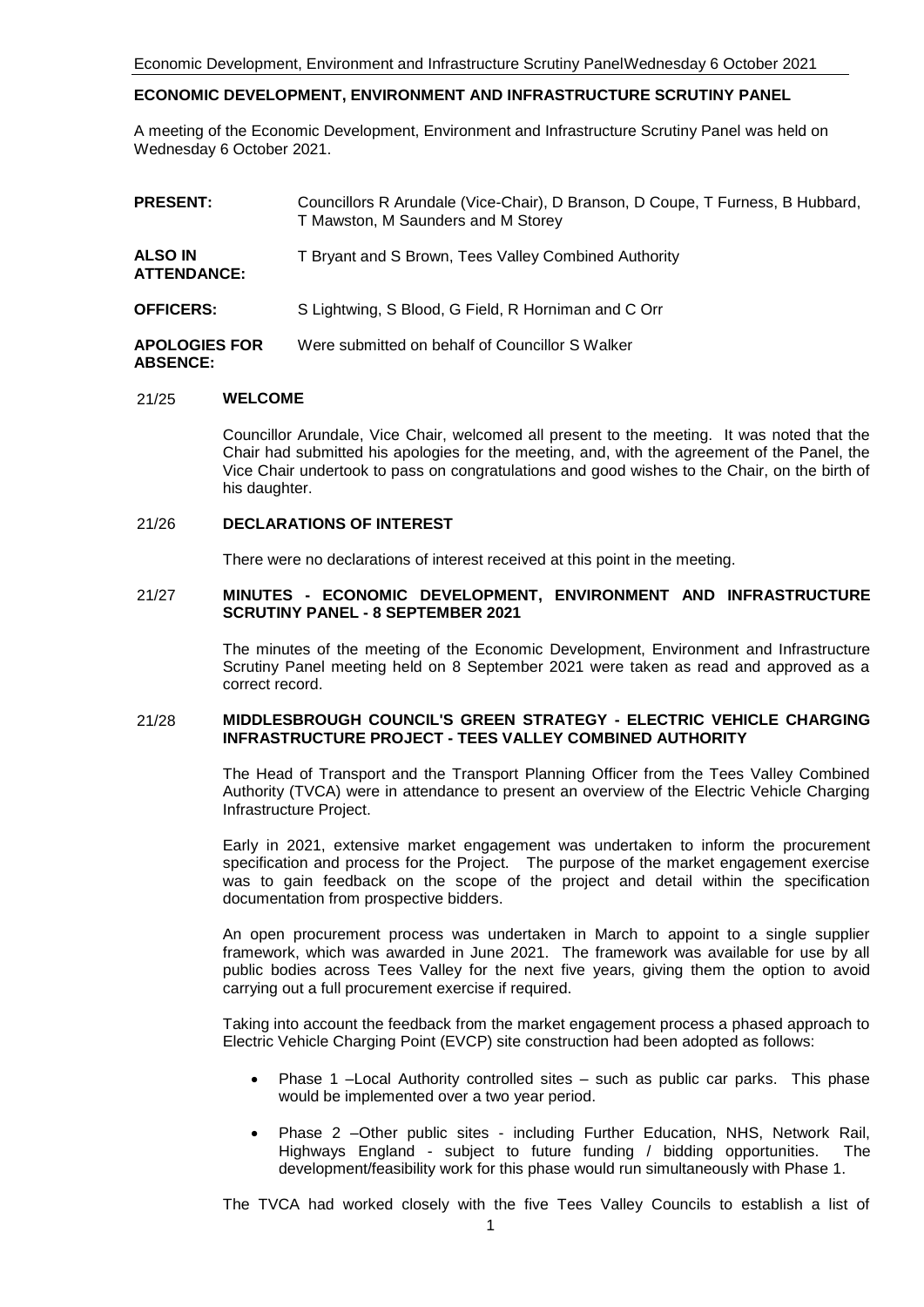prioritised sites for Phase 1 that were either owned by the local authorities or the TVCA and this was in the procurement specification.

The TVCA would use the £2 million allocated funding to pay for all costs including equipment, installation, maintenance and back office system. VCA would retain ownership of the infrastructure and the revenue generated by the network to pay for electricity costs. Any remaining revenue would be re-invested into the network.

A supplier had been procured to install, operate and maintain the EVCPs and operate the back office system.

Feasibility studies were being carried out for each site, which would be complete by the end of October. As part of these studies a cost for any required upgrade or new connection to the electricity supply would be determined with the Distribution Network Operator (Northern Powergrid), which could vary significantly.

Following the completion of feasibility works, TVCA and Local Authority approval would be required for each site individually before delivery, to ensure value for money. If a feasibility study for a particular site determined that the cost of installation was too expensive, the site might not be delivered.

Site development was scheduled to commence late 2021/early 2022, with Phase 1 of the Tees Valley EVCP network operational by Summer 2023.

It was highlighted that over 50% of the sites put forward for Phase 1 should support surrounding residential areas that did not have access to off street parking.

The EVCPs would be installed at no cost to the Council as the TVCA would fund installation and maintenance. Users could set up an online account, and pay with a mobile phone or debit card. TVCA would cover all the electricity costs and any revenue costs that were generated over and above the cost of running the EVCPs would be re-invested into the network. An energy provider had been procured to supply 100% renewable energy.

The EVCPs would be compatible with all electric vehicles with the exception of Tesla vehicles, which currently could only use their own charging points. The specification included in the procurement documentation was to ensure inter-operability as far as possible with all electric vehicles. As of July 2021, there were approximately 1500 electric vehicles owned by Tees Valley residents.

As part of the feasibility study on the location of the EVCPs, Middlesbrough Council was considering council car parks adjacent to residential properties. The car parks needed to be accessible 24/7 and it was suggested that the points should be installed in prominent areas, both to minimise the risk of vandalism and encourage electric vehicle ownership through their visibility.

The Chair thanked the officers from the TVCA for their presentation.

### **AGREED** as follows that:

- 1. The information provided was received and noted.
- 2. Details of the Middlesbrough sites identified for Phase 1 would be circulated to Panel members.

# 21/29 **MIDDLESBROUGH REGENERATION POST COVID-19 SCRUTINY REVIEW - DRAFT FINAL REPORT**

A copy of the Draft Final Report on Middlesbrough Regeneration Post Covid-19 had been circulated with the agenda.

Members provided recommendations for inclusion in the Final Report.

During discussion an issue was raised in relation to traffic congestion in Middlesbrough and the Vice Chair undertook to pursue this with the relevant service area on behalf of the Panel.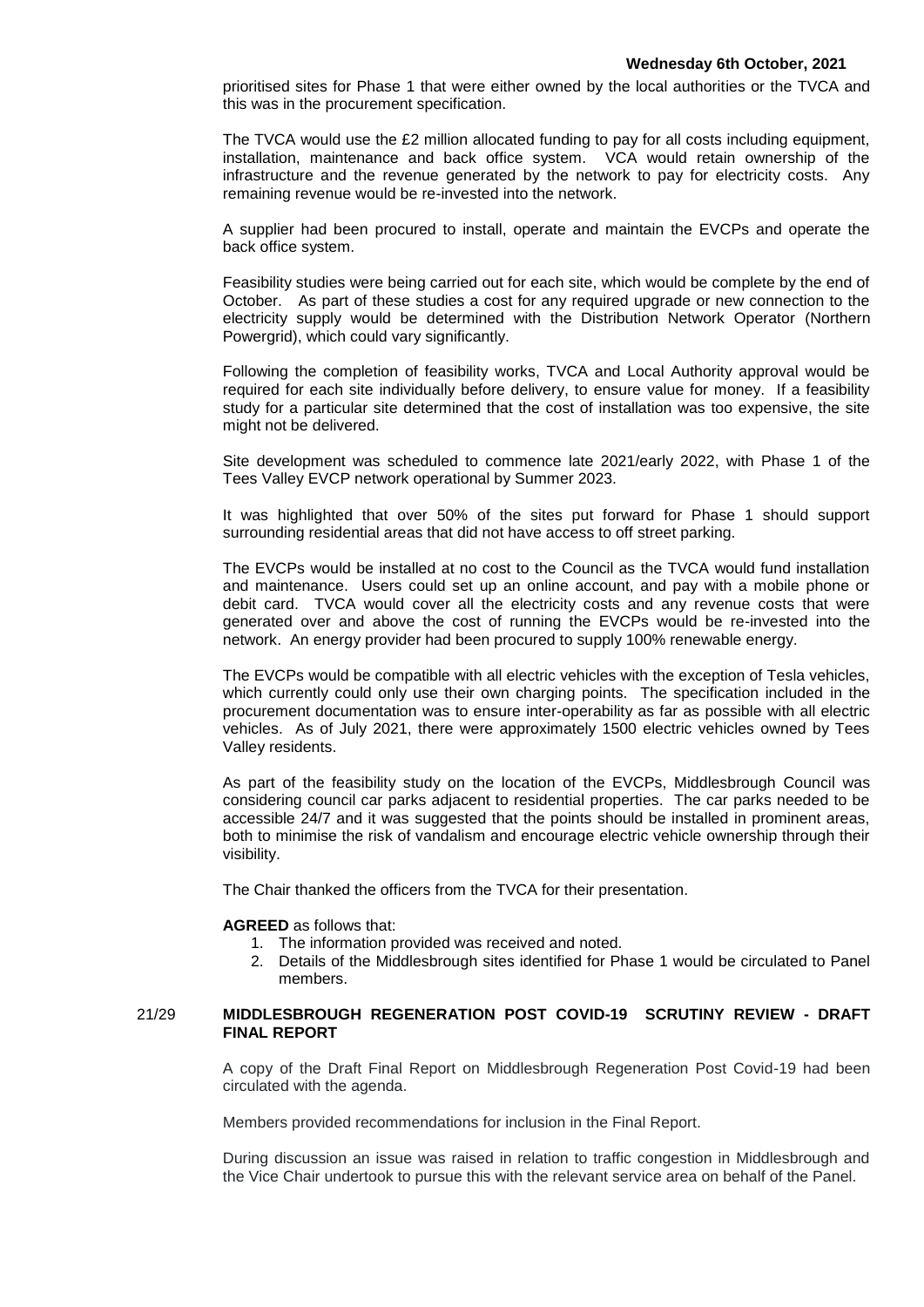### **AGREED** that:

- 1. the following recommendations were approved for inclusion in the report:
	- A) Whenever opportunities arise, and in line with the hierarchy of need identified in the Local Implementation Plan (LIP), the Council should seek to ensure that it is easier, safer and more convenient to walk, cycle or use public transport, rather than travelling by car by:
		- Providing additional cycle routes.
		- Implementing traffic free zones.
		- Working with public transport operators to increase local provision.
			- Reviewing existing road networks to identify particular instances of traffic congestion at peak times and address these through the LIP to encourage further economic growth.
		- B) Whilst it is acknowledged that there have been a number of impacts on the approval and publication of Middlesbrough's revised Housing Local Plan due to the Covid-19 pandemic, the Scrutiny Panel asks the Executive to ensure that the revised Local Plan is adopted as soon as practicable and by no later than March 2022.
		- C) In line with the Middlesbrough Council's ambition for the town to be net carbon neutral by 2039, use the Middlehaven developments as an opportunity to explore, promote and encourage the use of green renewable energy both with Developers and as a selling point for potential investors.
		- D) Consideration should be given to extending the Urban Pioneers Scheme, or encouraging similar developments, to provide more live/work accommodation in Middlesbrough, given the shift to increased home working during the Covid-19 pandemic.
		- E) The Council should ensure that green spaces around the Middlehaven developments are regularly maintained and attractive to prospective new residents and businesses. One suggestion is that hard-standing surfaces or laybys are built into development masterplans rather having grassed verges. This could also save the Council expenditure on maintenance of and/or repair of more traditional grassed surfaces next to roadways.
		- F) The Council could consider collaborating with the local community to encourage ownership and maintenance of public spaces (if appropriate) in Middlehaven to promote pride in the area.
		- G) By working closely with Broadband Providers, the Council should seek to ensure that all areas of Middlesbrough can have access to superfast broadband by 2025 at the latest, and that residents and businesses are not disadvantaged by lack of provision given the increased reliance on digital technologies post-pandemic.
		- H) The Council should consider developing a multi-purpose venue in the town, which can accommodate entertainment. A venue which attracts the best entertainers in the world will encourage people from across the UK to visit the area, stay and spend, boosting the local economy. The Captain Cook Shopping Centre would be an ideal location for an eSports gaming venue as evidenced by the Culture and Communities Scrutiny Panel in a recent Final Report on Cultural Events.
- 2. the Report was approved by the Panel.
- 3. subject to final approval by the Chair of the Panel, the Report would be submitted to Overview and Scrutiny Board for consideration.